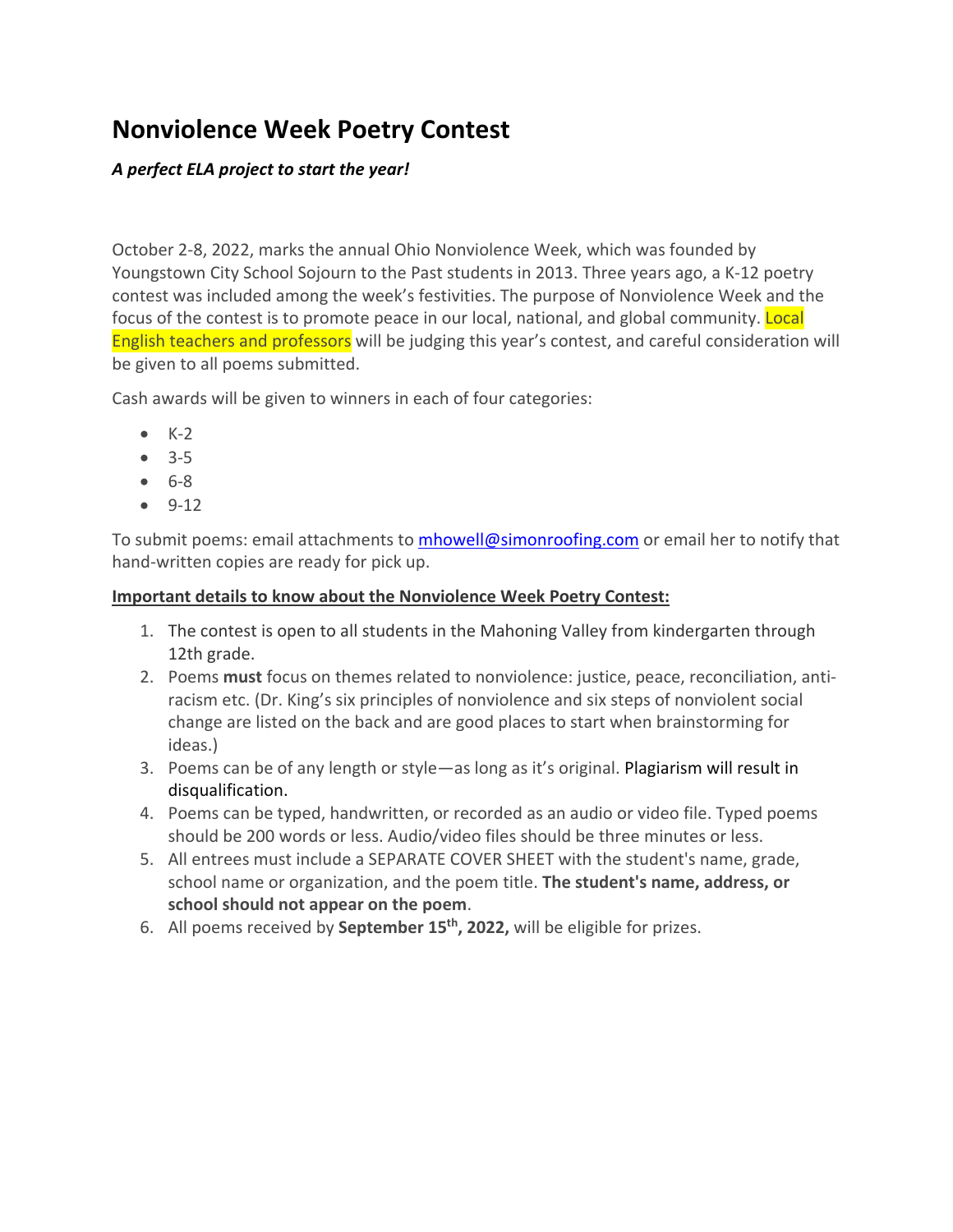#### **SIX PRINCIPLES OF NONVIOLENCE**

Fundamental tenets of Dr. King's philosophy of nonviolence described in his first book, *Stride Toward Freedom*. The six principles include:

- 1. **PRINCIPLE ONE: Nonviolence is a way of life for courageous people.** It is active nonviolent resistance to evil. It is aggressive spiritually, mentally and emotionally.
- 2. **PRINCIPLE TWO: Nonviolence seeks to win friendship and understanding.** The end result of nonviolence is redemption and reconciliation. The purpose of nonviolence is the creation of the Beloved Community.
- 3. **PRINCIPLE THREE: Nonviolence seeks to defeat injustice not people.** Nonviolence recognizes that evildoers are also victims and are not evil people. The nonviolent resister seeks to defeat evil not people.
- 4. **PRINCIPLE FOUR: Nonviolence holds that suffering can educate and transform.** Nonviolence accepts suffering without retaliation. Unearned suffering is redemptive and has tremendous educational and transforming possibilities.
- 5. **PRINCIPLE FIVE: Nonviolence chooses love instead of hate.** Nonviolence resists violence of the spirit as well as the body. Nonviolent love is spontaneous, unmotivated, unselfish and creative.
- 6. **PRINCIPLE SIX: Nonviolence believes that the universe is on the side of justice.** The nonviolent resister has deep faith that justice will eventually win.